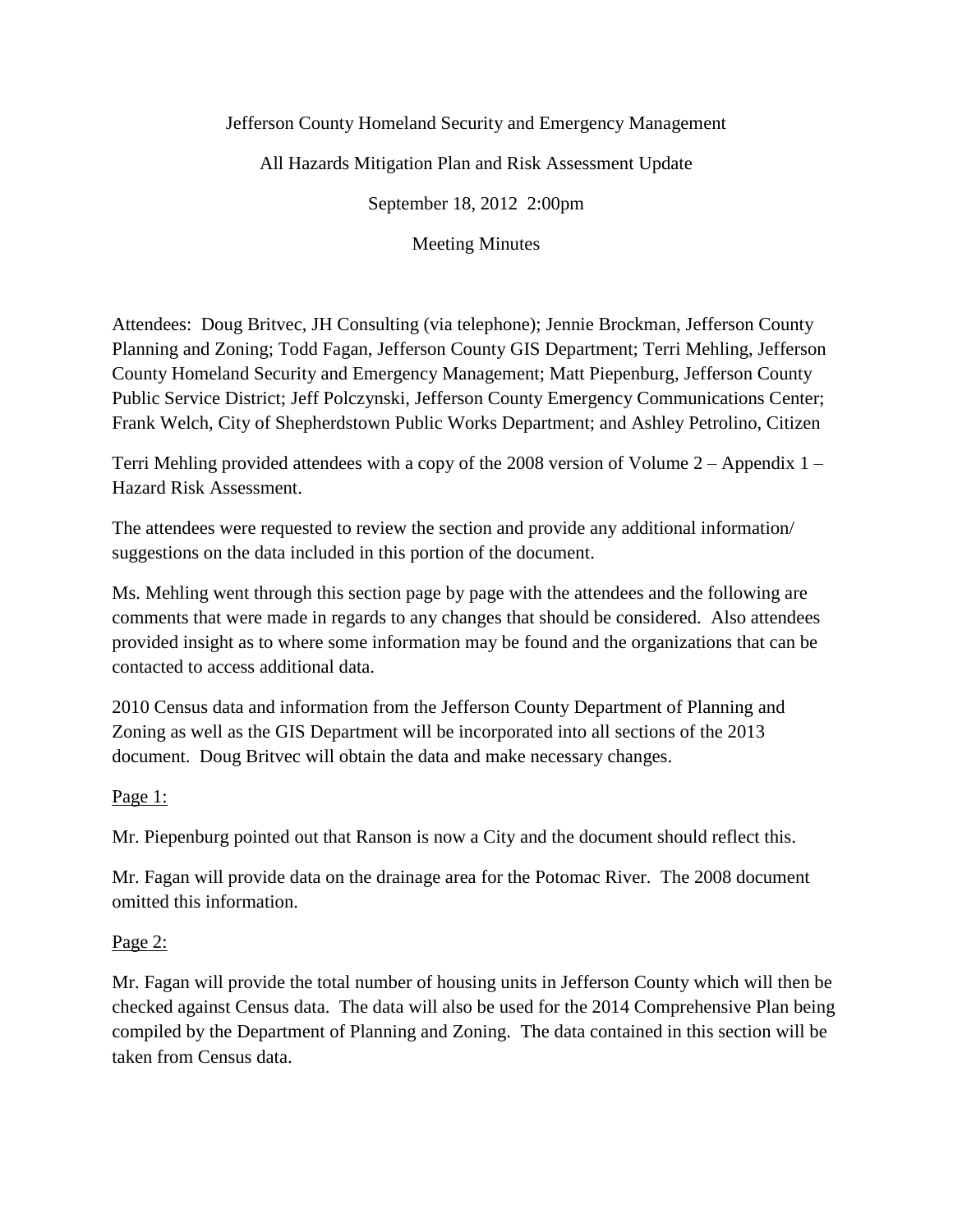Population projections will be obtained by Mr. Britvec from the Regional Research Institute which will be the only source available at this time for this data. If the Planning and Zoning Department receives information before the Risk Assessment document is completed, it will be incorporated here.

## Page 3:

Table 1.3 – Land area changes due to annexations by Charles Town and Ranson will be provided by the GIS Department. Population data will be from the 2010 Census and will be noted in this section. The line items showing "Charles Town-Ranson" and "Bolivar-Harpers Ferry" will be removed being that each of these municipalities are reflected separately in the table.

Reference to the "Jefferson County Office of Planning, Zoning and Engineering" needs to reflect the separation of these offices to "Jefferson County Department of Planning and Zoning" and "Jefferson County Department of Engineering."

Reference to Thornhill Subdivision should be removed as this project has been put on hold.

## Page 4:

The Route 9 4 lane extension to the Virginia line is projected to be completed by mid-November 2012. There is also talk about extending route 340 to a 4 lane highway to Berryville, VA.

There is some discussion that the Duffields train station will be moved to the Bardane/Jefferson Orchard. Andrew Blake, City of Ranson, can provide information on this. Mr. Piepenburg will ask Mr. Blake about it.

# Page 5:

The Development Authority and 2010 Census data can provide information on economic trends and household income. American Public University, Customs and Border Patrol and NCTC should be reflected in this section as well as the coming of a new hospital and that Hospice is building a facility on the Berkeley/Jefferson border on Old Route 9.

Allegheny Power is now Potomac Edison and should be reflected throughout the document.

# Page 6:

Verify number of schools and number of hospital beds. (There are 18 schools under the Board of Education.) The Development Authority may be able to provide data on industrial sites and parks and the land area of same.

Climate data will be compiled with assistance from NOAA.

# Page 7: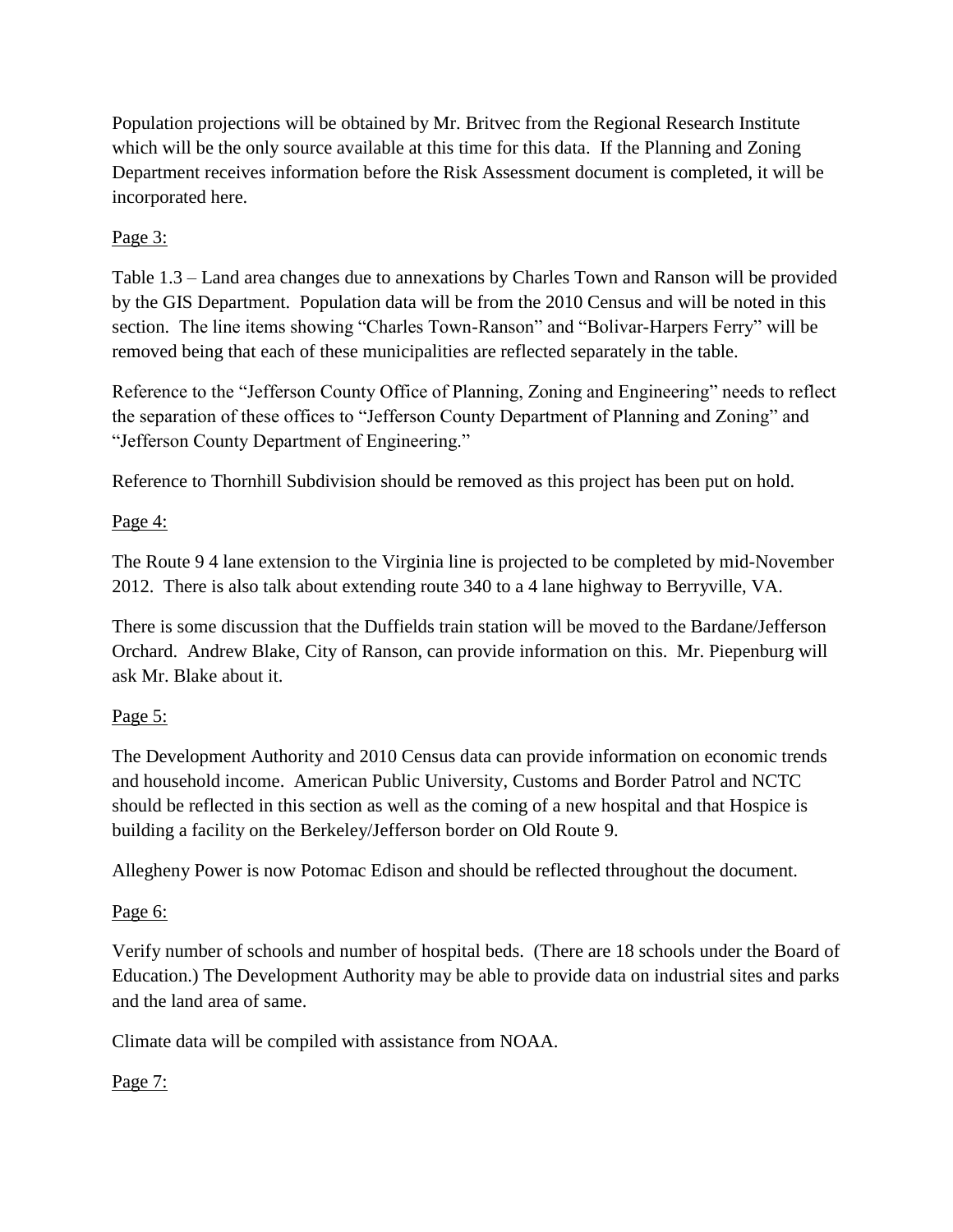Harpers Ferry Junior High School should read Harpers Ferry Middle School. Harpers Ferry National Park has acquired additional land as well as the train station in Harpers Ferry. Mr. Britvec will check this information.

### Page 8:

Replace Hilldale Shopping Center with Windmill Crossing which includes Sheetz, Tractor Supply, and Aldi. Charles Town Races and Slots is now Hollywood Casino at Charles Town Races. This should be reflected throughout the document. Charles Town has also done annexations.

### Page 9:

Ranson has also done annexations. Remove reference to Jefferson County TeleCenter.

### Page 10:

Shepherdstown has a new Town Hall/Police Department, sewer/sidewalks, 2 new water tanks and pumps, generators for the main pump and treatment plant. In the process of beginning a water plan. Streets have been repaved and twenty new valves were installed meaning less leaks in the water system. Shepherd University is nearing construction completion of a pedestrian tunnel under Duke Street. Shepherdstown has also done annexations. Need to verify acreage for Shepherd University campus. The GIS department will assist.

### Page 13:

Table 2.1 – add Unincorporated Areas of Jefferson County

#### Page 14:

The list of interviews and discussions needs to be updated

#### Page 15:

Add U.S. Fire Administration website to list of internet sites. Also verify links still exist for those on the list.

Table 2.2 – NOAA data can provide information on historic weather events for each hazard

Drought – Engineering Dept has completed a groundwater study that may be useful. Jefferson PSD has 2 water systems. Need to verify Jefferson Utilities systems, Ranson (sewer only), Charles Town, Harpers Ferry, Shepherdstown. Health Department may be able to assist with data on water systems.

Earthquake – Add 7/16/10 and 8/23/11 incidents